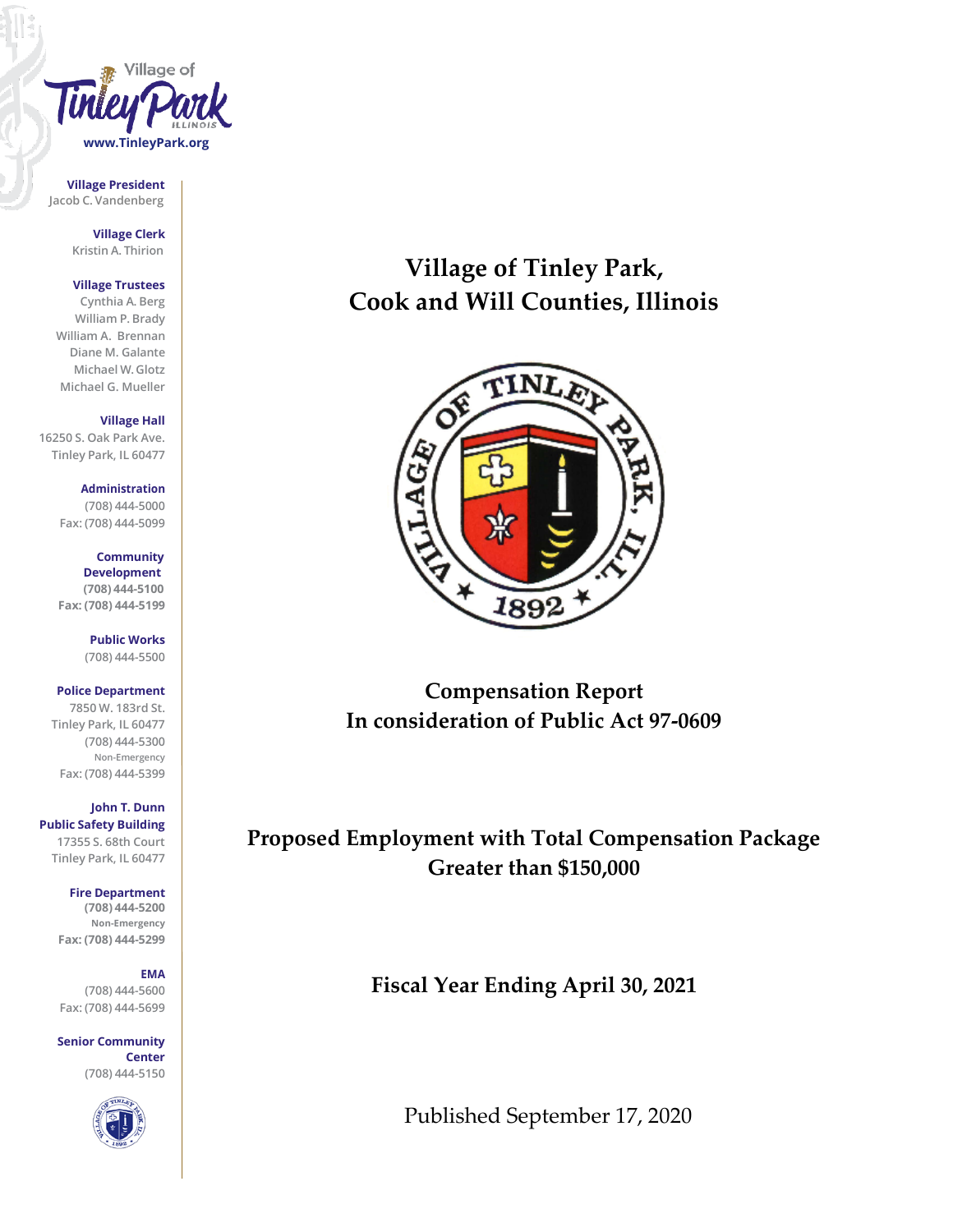

**Village President**

**Village Clerk Kristin A. Thirion**

#### **Village Trustees**

**Cynthia A. Berg William P. Brady William A. Brennan Diane M. Galante Michael W. Glotz Michael G. Mueller**

#### **Village Hall**

**16250 S. Oak Park Ave. Tinley Park, IL 60477**

> **Administration (708) 444-5000**

**Fax: (708) 444-5099**

#### **Community Development (708) 444-5100**

**Fax: (708) 444-5199**

**Public Works (708) 444-5500**

#### **Police Department**

**7850 W. 183rd St. Tinley Park, IL 60477 (708) 444-5300 Non-Emergency Fax: (708) 444-5399**

**John T. Dunn Public Safety Building 17355 S. 68th Court Tinley Park, IL 60477**

> **Fire Department (708) 444-5200 Non-Emergency Fax: (708) 444-5299**

### **EMA**

**(708) 444-5600 Fax: (708) 444-5699**

**Senior Community Center (708) 444-5150**



## Village President **PROPOSED EMPLOYEE COMPENSATION**

In August 2011 Public Act 97-0609 became law. This Act amended the Illinois Open Meetings Act and the Illinois Pension Code and requires additional disclosures to be provided by Illinois public bodies.

The Act provides that any Illinois Municipal Retirement Fund (IMRF) employer that approves an IMRF eligible employee's total compensation package equal to or in excess of \$150,000 per year must post the total compensation package at least 6 days before the approval of said compensation package or a budget. The Act requires that all IMRF employers must post information for each IMRF eligible employee having a total compensation package that exceeds \$75,000 per year within 6 days of approval of a budget.

For purposes of the Act, "Total Compensation Package" means payments by the employer to the employee for salary, health insurance, a housing allowance, a vehicle allowance, a clothing allowance, bonuses, loans, vacation days granted, and sick days granted. This definition of "Total Compensation Package" under the Act includes only items that are paid directly to the employee, and not expenses incurred by the employer for the benefit of the employee. Accordingly, expenses such as health insurance premiums, and retirement system contributions (which would also include the employer share of contributions for Social Security and Medicare) paid by the Village to companies or individuals other than the employees would not be included in the computation of the Total Compensation Package. An employee's vacation time is provided in accordance with Section 6.6 of the Village of Tinley Park Personnel Manual and is included within the salary for the position and is not an additional compensation benefit. The Village does not provide employees sick days. Under the provisions of the Act, the Village is only required to provide disclosure for employees participating in the IMRF pension system with Total Compensation greater than \$150,000.

Following the definition of Total Compensation Package as provided in the Act, the Village of Tinley Park has only four employees subject to the \$150,000 separate disclosure requirements of the Act.

However, the Village is providing the attached list of proposed employee positions whose Total Compensation Package exceeds \$150,000, **inclusive of such other costs incurred and paid by the Village that benefit the employee. This exceeds the disclosure requirement of the Act**. All proposed positions meeting this benchmark, including those covered by other pension or retirement systems other than IMRF, are also included. The information within this report is on a projected basis for an annual period from date of hire based on information currently available.